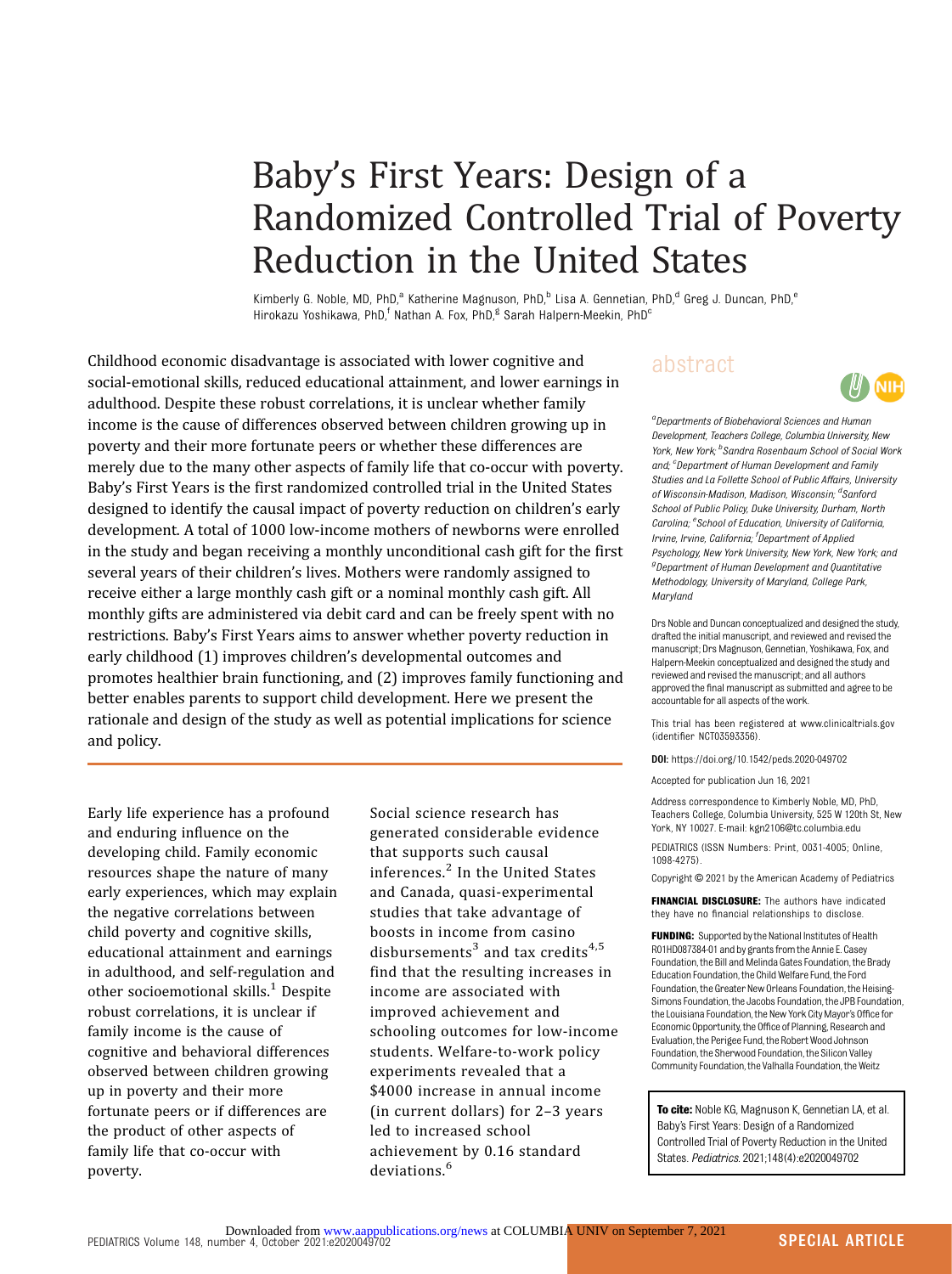Globally, conditional cash transfers, which reward meeting certain behavioral benchmarks with cash payments, have been revealed to increase school attendance and preventive medical care.[7](#page-7-0) Although conditional cash transfers often produce improvements in children's education and health, it is unclear whether this is due to completing the targeted benchmarks or the payments themselves. Unconditional cash transfers, in which money is paid with no strings attached, also indicate promise in reducing material hardship and increasing entrepreneurial and educational investments,<sup>[8](#page-7-0),[9](#page-7-0)</sup> but effects on child well-being are not well understood.

The question of whether poverty has a causal effect on child development has also been informed by neuroscience, in identifying plausible biological pathways related to the experience of poverty.[10](#page-7-0) Studies have documented associations between family income and children's language, memory, executive function, and socioemotional processing early in childhood.<sup>[11](#page-7-0)-[14](#page-7-0)</sup> Extensions of this work have examined the extent to which poverty is related to the structure and function of brain networks that support these skills.[15](#page-7-0)[–](#page-7-0)[19](#page-7-0) Several large studies have reported a positive association between family income and the surface area of the cerebral cortex, particularly in regions supporting children's language and executive functioning.<sup>[20,21](#page-7-0)</sup> This association is strongest among the most economically disadvantaged families, suggesting that modest differences in family income among economically disadvantaged families may be associated with disproportionately greater differences in brain structure.<sup>[20](#page-7-0)</sup>

Research in both the social sciences and neuroscience find strikingly consistent associations between

family income and children's achievement, behavior, and brain development.<sup>[22](#page-7-0)</sup> However, correlational or quasi-experimental studies cannot provide unequivocal evidence that increasing family income would support children's developmental trajectories.<sup>[23](#page-7-0)</sup> Establishing whether poverty reduction has a causal impact on child development is of crucial importance for policy and practice: Should interventions and policies target poverty reduction directly, or should policies focus on other aspects of family life experienced by children living in poverty? A careful randomized control trial (RCT) is ideal for answering this causal question. Although it would be unethical to assign some families to reside in poverty and others not, it is feasible to provide different levels of cash support to randomly assigned groups of low-income families. The Baby's First Years (BFY) study is doing just that.

BFY [\(www.babysfirstyears.com\)](http://www.babysfirstyears.com) is the first RCT in the United States designed to identify the causal impact of poverty reduction on early childhood development. It does so by randomizing low-income mothers of newborns to receive a monthly unconditional cash gift of either \$333 per month or \$20 per month for the first several years of their child's life. BFY aims to answer whether providing a large unconditional cash gift to low-income mothers (1) improves children's developmental outcomes, and (2) better enables parents to support child development.

We hypothesized two main pathways that may mediate a causal relationship between poverty reduction and children's development. First, families with higher incomes may be better able to purchase or produce high-quality inputs to support young children's development.<sup>[24](#page-7-0)</sup> This investment

pathway suggests that children may experience more enriching early environments when their families have more financial resources. Second, economic disadvantage can impair child development through a stress pathway. This includes effects on parents' well-being and mental health, the quality of family relationships and interactions,<sup>[25](#page-7-0)-[27](#page-7-0)</sup> and biological indices of chronic stress. $28-31$  $28-31$  $28-31$  These hypothesized pathways differ in developmental mechanisms but overlap with and reinforce one another. For example, both increased material resources and improved parental mental health may result in higher quality care, more cognitively enriching and nurturing parenting, and more visits for preventive medical care. Moreover, downstream effects may be bidirectional (eg, when children are more verbal, parents may be more likely to talk and read books with them).<sup>[32](#page-7-0)</sup>

#### THE BFY INTERVENTION

The BFY intervention was designed by an interdisciplinary team of economists, neuroscientists, and developmental psychologists. The group first met in August 2012, nearly 6 years before study enrollment began, and, in early 2013, they began holding weekly meetings focused on study design and fundraising from both federal and private sources. (The cash gifts were funded exclusively through private philanthropic charities.) In 2014, we also conducted a 30 mother pilot study to demonstrate feasibility.<sup>[33](#page-7-0)</sup>

The BFY intervention consists of a monthly cash gift disbursed to lowincome mothers of newborns. The gifts began shortly after the birth of the child, at which time the mothers were told the gifts would continue for the first 40 months of the child's life. (As described below, the gifts are now being extended for an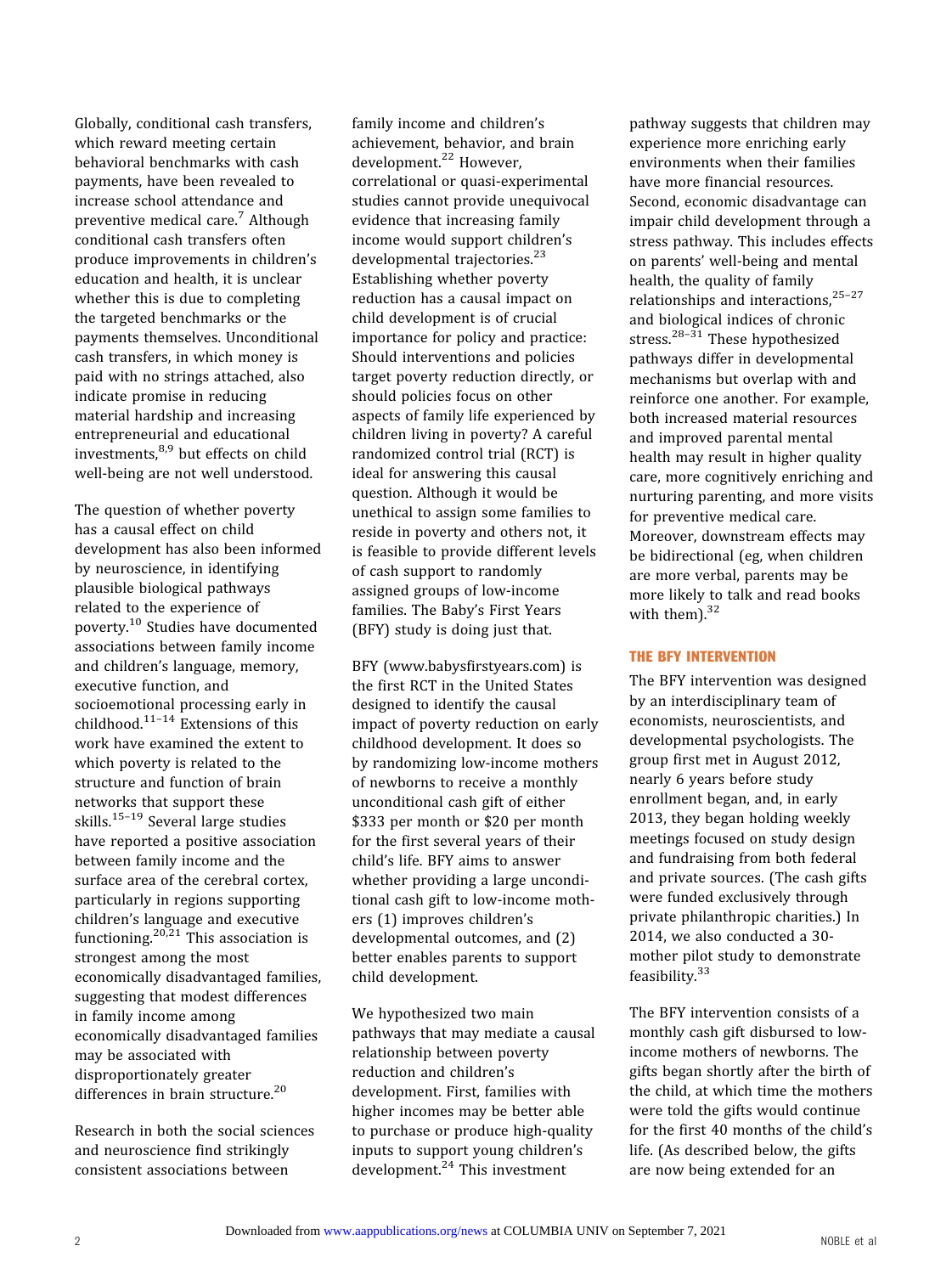additional year.) Mothers in the treatment group (termed the "highcash gift group") receive monthly gifts of \$333 ( $\sim$ \$4000 per year). The cash gift is automatically loaded on an electronic debit card, branded as the "4MyBaby card," and is disbursed on the day of the month of the child's birthday. To put the magnitude of these gifts in context, an extra \$4000 per year in cash gifts would increase the annual income of a family of 3 residing in poverty by  $\sim$ 20%. The control group (termed the "low-cash gift group") also receives a cash gift on a debit card in the amount of \$20 per month, or \$240 per year, delivered in the same manner. A debit card is used for both groups to minimize confounding the effect of the monthly gift with the experience of having a debit card, which could, for example, promote connections with financial institutions.

The debit cards can be used widely at automated teller machines or for any point-of-sale transaction in person or online. Mothers receive a text message each month when the gift is automatically loaded onto the card. The receipt of these monthly gifts for  $\sim$ 4 years corresponds to a medium-term time horizon for mothers' decision-making about spending or saving. The capstone child outcome data collection (a laboratory-based data collection, described below) is scheduled to occur before the final cash gift is disbursed.

The difference between the amount received by the high-cash gift group and the low-cash gift group amounts to \$313 per month, or \$3756 per year. This amount would increase the annual income of the average family in our study at baseline by  $\sim$ 20%, and was chosen because it is similar in magnitude (in today's dollars) to annual amounts received by families in welfare-to-work experiments, which produced

improvements of 0.15 to 0.20 standard deviations on the achievement of preschool- to school-aged children.<sup>[6,34](#page-7-0)</sup> Studies of the earned income tax credit, which, on average, is a \$3200 lump-sum income transfer to families with children, also reveal similar impacts on children's cognitive outcomes.<sup>[4](#page-7-0)</sup>

The cash gift carries no spending restrictions, nor is it coupled with services such as financial literacy or mental health counseling. These choices were deliberate because placing limitations on how the money is awarded or spent, or coupling the cash gift with other services, would compromise our ability to pinpoint the causal impact of poverty reduction.

#### STUDY DESIGN

#### Site Selection and Point of Recruitment

Participating mothers were recruited from 12 hospitals in 4 metropolitan areas: New York City, New Orleans, the greater Omaha metropolitan area, and the Twin Cities of Minneapolis and St Paul. Selection of these metropolitan areas, termed "sites," was guided by a desire to enroll a racially and ethnically diverse sample of low-income mothers across geographic regions that vary in cost of living and generosity of state safety net programs. We chose sites that had local neuroscience expertise for the capstone data collection and where we could secure approvals from state or local officials to ensure that participants would not lose eligibility for public benefits because of the cash gift, including Temporary Assistance for Needy Families, Supplemental Nutrition Assistance Program, Medicaid, child care subsidies, and Head Start. In two of the sites, we secured state legislation to ensure this; in the other sites, we relied on other administrative strategies.

Mothers were recruited from the hospitals where they gave birth, allowing us to disburse cash gifts to all recruited mothers a day or two after childbirth, and maximizing the likelihood that families were representative of low-income communities served by the hospital. We elected not to recruit prenatally because engagement with prenatal care varies, whereas the vast majority of births occur in hospitals.[35](#page-7-0)

#### Inclusion Criteria

BFY sample recruitment was restricted to mothers of newborns whose self-reported income in the previous calendar year was below the federal poverty line. Additional study inclusion criteria were the following: (1) mother was of legal age for informed consent (aged  $\geq$ 18 years in New York, Minnesota, and Louisiana or aged  $\geq$ 19 years in Nebraska); (2) infant was admitted to the newborn nursery and not the NICU; (3) mother was residing in the state of recruitment (needed to ensure the cash gift would not count for eligibility for public benefits); (4) mother reported not being "highly likely" to move to a different state or country within 12 months; (5) infant was discharged in the custody of the mother; and (6) mother spoke either English or Spanish (necessary for measurement of some child outcomes).

We did not exclude or oversample certain subpopulations, including first-time mothers, because there is no theoretical basis for anticipating the impact of the cash gift to differ across subpopulations. In the case of family size, the target child may benefit more from the monthly gift if there are fewer children in the household. Additionally, because firsttime parents tend to be younger and more likely to be employed in entrylevel jobs, the economic conditions of first-birth children are, on average,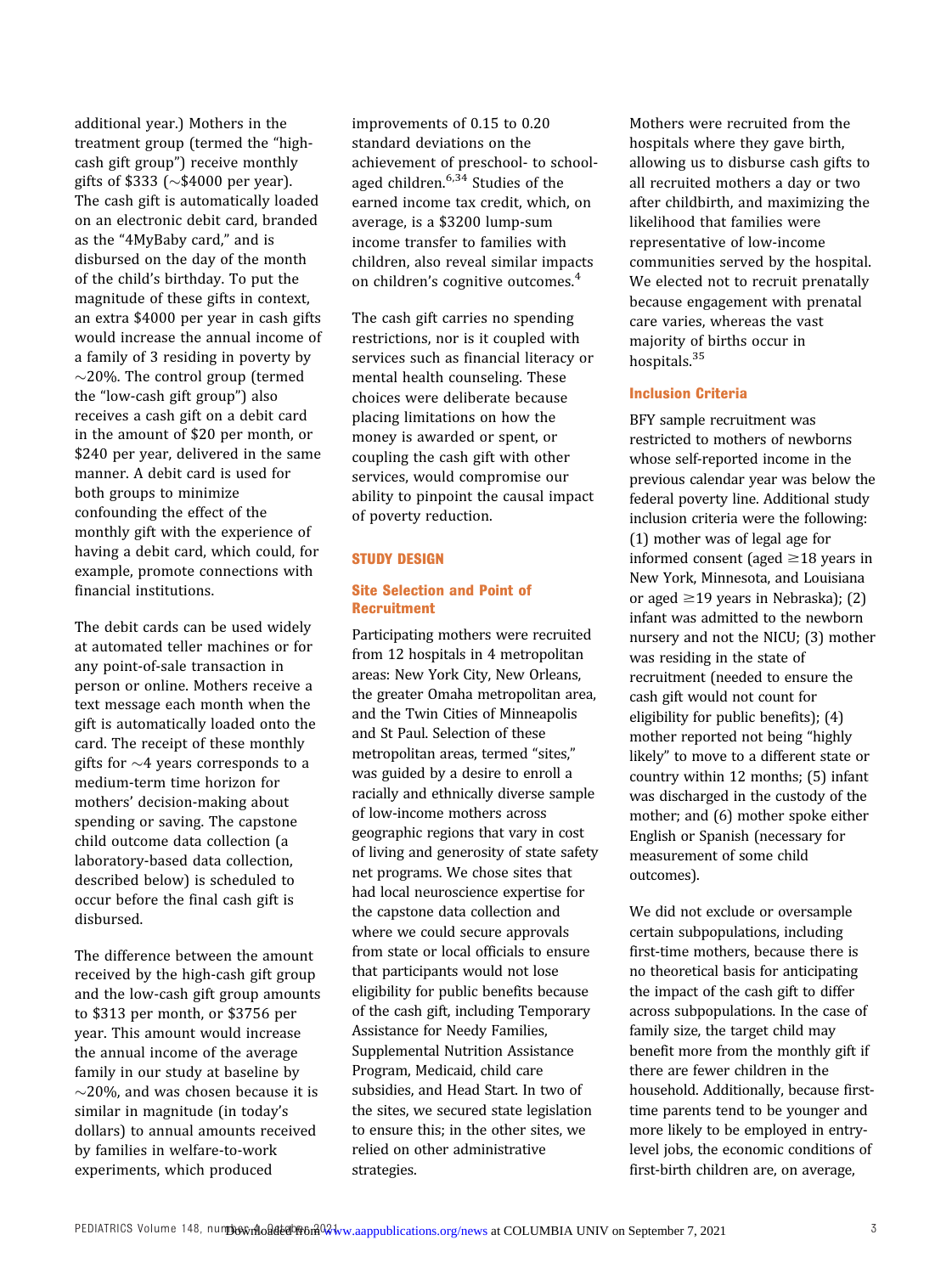worse than for higher-parity children. The cash gift may thus be particularly helpful for these families. However, because first-time parents tend to be younger, they may have less experience with finances and family budgets than older mothers of higherparity births. These competing considerations, coupled with the desire to maximize generalizability, led us to opt for full representation of children, irrespective of birth parity.

#### Ethical Issues

The Institutional Review Board (IRB) of Teachers College, Columbia University, has served as the single IRB of record for most of the study sites. To meet local requirements, stand-alone IRB reviews were conducted in 5 of the 12 recruitment hospitals.

To address ethical concerns regarding the possibility that cash gifts might coerce mothers to participate in research-based data collections, informed consent to participate in the research was uncoupled from agreement to receive the monthly cash gift. Interviewers first described the longitudinal research study focused on child development and family life. After mothers consented to participate and were compensated for completing the baseline survey, the mothers were offered the opportunity to receive a monthly cash gift. Mothers who agreed then learned their treatment group assignment, and their debit card was activated. We sought optional consent to collect state and local administrative data regarding parental employment, use of public benefits such as Medicaid and Supplemental Nutrition Assistance Program and involvement in child protective services as well as consent to track financial transactions on the debit card. In a debriefing at the end of the hospital visit, mothers were told that the

study randomly assigned \$333 or \$20 monthly cash gifts.

In each site, we established a community engagement board to promote communication about the study with local community stakeholders. The goal of these boards is to facilitate feedback from the local communities on study procedures and findings as they emerge in the context of local communities and audiences.

#### Data Collection Waves

The study was designed to collect data from families in 4 waves. Original plans included a baseline wave of data collection in the hospital shortly after the child was born, an in-person home visit at child ages 12 and 24 months, and a university-based laboratory visit at child age 36 months. (Modifications in light of the pandemic are described below.)

To understand how poverty reduction affects child development and family life, these data collection activities were organized around the theory of change described above. Specifically, the measures of the investment pathway were focused on what money might buy, whereas measures of the stress pathway were focused on maternal stress, mental health, and well-being. Both the investment and stress pathways were expected to impact parenting practices [\(Table 1](#page-4-0)). Child outcomes include children's cognitive, emotional, and neurobiological development, including stress physiology and brain function. Survey self-report was intended to be combined with objective measures and assessments, including biological samples to assess stress physiology, videorecorded interactions of the mother and child, and assessment of child brain function, as indexed by electrophysiological measures (resting electroencephalography and

event-related potentials). Participants could elect not to participate in all or part of a research wave; unless they formally opt out of the study altogether, contact will still be attempted for the next wave. They were told explicitly that opting out of part or all of the research would not lead to cessation of the cash gift.

Because of the pandemic, data collection has been modified in several ways. For some participants in the 12 month data collection wave and all participants in the 24 and 36-month waves, data collection has been limited to phone interviews. In addition, we added a number of survey questions to better understand families' pandemic-related experiences, including changes in health and employment. Although the pandemic changed the context of the study in complicated ways, the experimental design ensures the ability to estimate the causal impact of the cash support provided to participants. We will attempt to understand pandemicrelated differences in family life and economic disruptions, noting the analytical challenges around disambiguating the onset of these changes from the change of in-person data collection to phone interviews.

As of this writing, we have raised funds to extend the cash gifts for an additional year, enabling us to separate the capstone wave of data collection, originally planned for 36 months, into a phone survey that will be administered at 36 months, and a laboratory-based in-person assessment that will take place  $\sim$ 1 year later, around the child's fourth birthday. This was necessary because the pandemic rendered uncertain our ability to conduct high-quality, in-person data collection as originally planned at 36 months. The capstone visit will include laboratory-based assessments of children's cognitive development and brain functioning,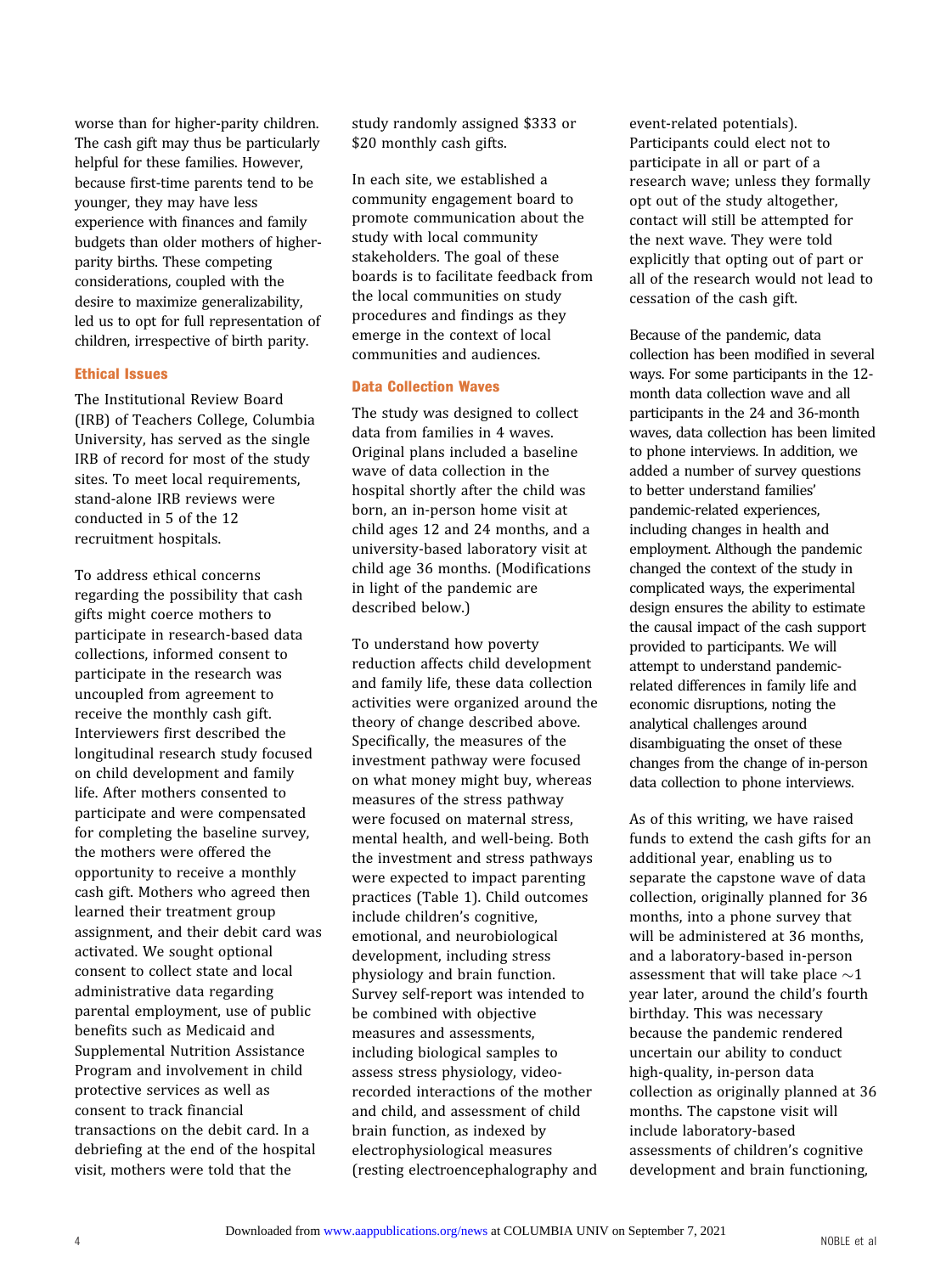<span id="page-4-0"></span>TABLE 1 Child Outcomes and Conceptually Related Family Processes

Child outcomes Language development Social-emotional development Executive function and self-regulation Child health Child sleep IQ Brain function Family investment pathway measures Economic well-being Household income Indicators of economic hardship Food insufficiency Assets and debt Household expenditures Receipt of social services and public benefits Neighborhood quality Neighborhood poverty Perceptions of neighborhood safety (safety, victimization) Excessive residential mobility Housing quality Crowding and number of rooms Type of housing Housing problems Homelessness Child-related enrichment expenditures Children's books and toys Out-of-pocket nonparental care Number and type of providers, hours in care, regularity of care, qualities of care Parent-child interaction and environment Self-report of parent-child activities Index of positive parenting behaviors (encouragement and teaching) Adult word count/conversational turn count during free play Family stress pathway measures Family stress Chaos in the home Maternal perceived stress Parenting stress Global happiness Maternal agency Mother-father relationship Maternal hair cortisol Maternal cognitive bandwidth Maternal depression Maternal anxiety Maternal substance use Sensitivity of parenting Index of positive parenting behaviors (affection and responsiveness) Spanking discipline strategy Child stress measures Child hair cortisol Child epigenetic age and DNA methylation Related family processes and other measures Mother demographics Father demographics Household roster Maternal education and training Parental work histories and schedules Total hours (full- or part-time) Number of jobs Days worked Regularity of work schedule Maternity leave (time to labor market reentry after giving birth)

maternal and child stress physiology, and maternal and child BMI, along with survey-based measures of maternal and child health and well-being.

In addition to the 4 planned followup waves of quantitative data collection, qualitative semistructured interviews are being conducted with 80 randomly selected mothers in 2 of the 4 sites. Three interviews will occur over the course of the study, with a final interview scheduled after the cessation of the gifts. The goal of these interviews is to capture mothers' voices and their views and experiences of the cash gift in an open-ended narrative format.

Table 1 includes the child outcomes measured as well as investment and stress pathway measures. Preregistration details can be found at [https://](https://clinicaltrials.gov/ct2/show/NCT03593356) [clinicaltrials.gov/ct2/show/](https://clinicaltrials.gov/ct2/show/NCT03593356) [NCT03593356](https://clinicaltrials.gov/ct2/show/NCT03593356). In keeping with best open science practices, data are being deposited with the Inter-university Consortium for Political and Social Research.[35](#page-7-0)

#### Statistical Power

Striking a balance between statistical power and project costs, we allocated 40% of the sample to receive the \$333 monthly cash gifts and 60% to receive the \$20 monthly gifts. With the sample size of  $n =$ 1000 mother-infant dyads, and after accounting for a predicted 20% attrition by the capstone wave of data collection, the anticipated sample size of 800 dyads will provide 80% power to detect a 0.207 SD impact at  $P < 0.05$  in a 2tailed test on cognitive functioning and family process outcomes, noting that the literature on income effects on family process measures is much less extensive than the literature on child outcomes, reviewed above.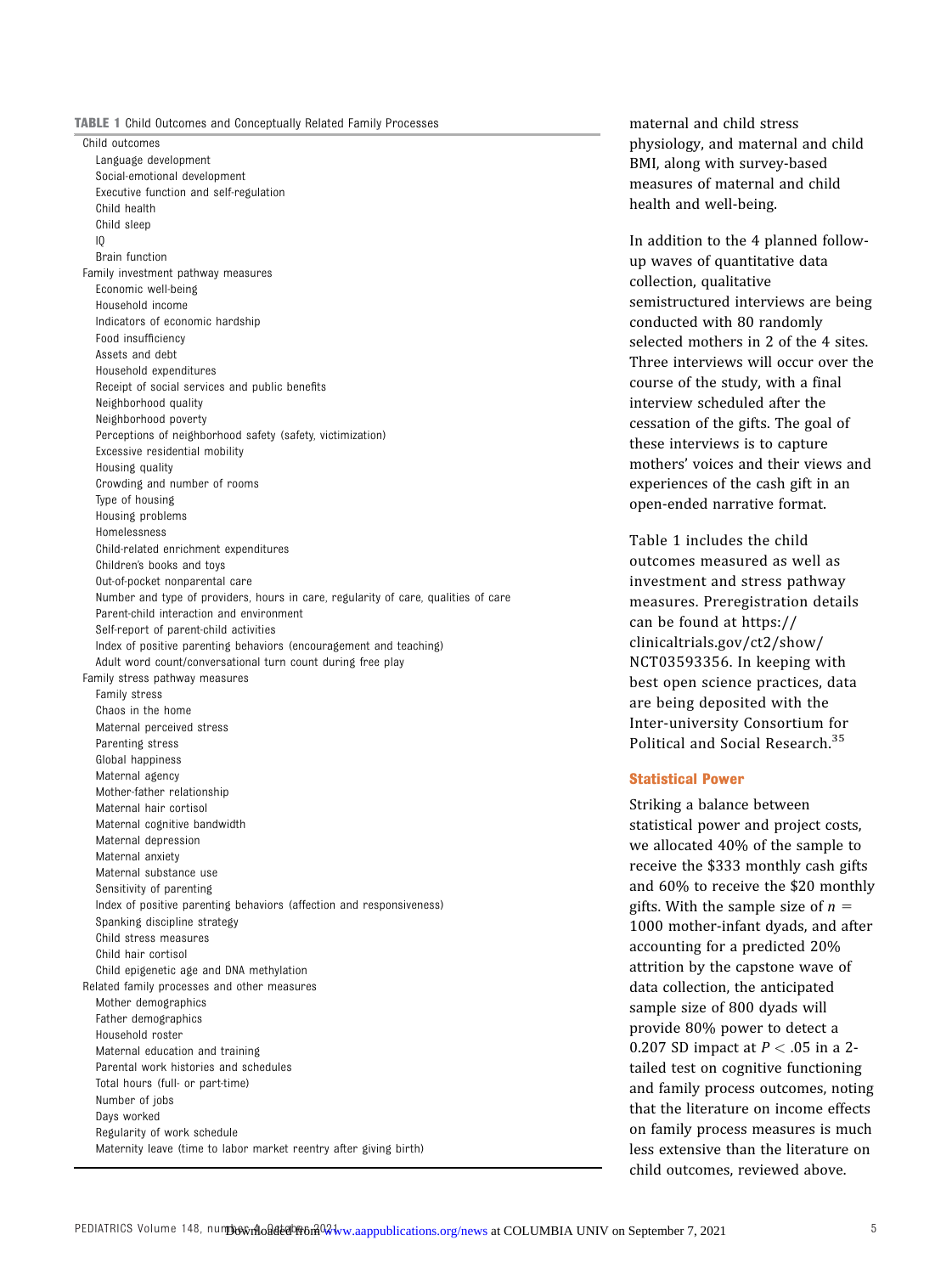#### TABLE 1 Continued Breastfeeding practices Home language exposure Maternal physical health Maternal reproductive health Maternal experience of COVID-19 Experience of structural racism

COVID-19, coronavirus disease 2019.

#### BASELINE RECRUITMENT AND DATA **COLLECTION**

Between May 2018 and June 2019, all 1000 mother-infant dyads were recruited. The baseline Consolidated Standards of Reporting Trials (CONSORT) diagram details how the sample was constructed (Supplemental Fig 1). Recruitment took place at each recruitment hospital several days per week over the course of the year. On recruitment days, nurses in the wellbaby nurseries of the hospitals were asked for a list of all admitted mothers who had given birth at that hospital within the past 3 days, excepting any mothers who, for medical or other reasons, they felt should not be approached to participate in research. A total of 13 483 mothers were identified, 8243 of whom agreed to be assessed for eligibility through a brief screener. Of these, 6839 did not meet the inclusion criteria and 341 declined to consent. A baseline interview was completed with the remaining 1051 mothers. Of these 1051 mothers, 1003 agreed to receive cash gifts and were randomly assigned to the high-cash or low-cash gift groups. Randomization into the high-cash or low-cash group occurred at the site level. Of the 1003 mothers who were randomly assigned, 3 were excluded because they notified the interviewer within 2 days after completing the baseline interview that they wanted to withdraw and stop receiving cash gifts. The result is our final sample of 1000 mothers and infants.

Our intention was to recruit 250 mother-infant dyads in each of the

4 sites. Owing to a number of IRBand hospital-related recruiting challenges, the sample is distributed as follows: 295 motherinfant pairs in New Orleans, 295 in the greater Omaha area, 289 in New York, and 121 from the Twin Cities. For the qualitative interviews, 60 mothers were drawn from New Orleans and 20 from the Twin Cities. As described below, the majority of participants are women of color.

#### Baseline Equivalence of the Highand Low-Cash Gift Groups

[Supplemental Table 2](https://pediatrics.aappublications.org/lookup/suppl/doi:10.1542/peds.2020-049702/-/DCSupplemental/) reveals means (and, for continuous variables, SDs), plus sample sizes, of preregistered baseline characteristics. Standardized mean differences between treatment and control groups are indicated by Hedge's g for continuous variables and by Cox's index for dichotomous variables. The P values shown in the final column were generated from regressing cash gift group status on covariates generated from the baseline data, including site fixed effects, with robust standard errors. Of the 26 individual tests, 2 have a P value  $< 0.05$ . The best indicator of overall baseline balance is given by the  $P$  value of a joint test of orthogonality from a probit model with robust standard errors and site-level fixed effects. As revealed in [Supplemental Table 2](https://pediatrics.aappublications.org/lookup/suppl/doi:10.1542/peds.2020-049702/-/DCSupplemental/), the  $P$  value is 0.238, indicating that high- and low-cash gift groups were similar to one another at baseline. All baseline covariates are included in our prespecified intent-to-treat models.

#### CONTRIBUTIONS TO SCIENCE

The BFY study is the first large-scale US clinical trial involving unconditional cash transfers to lowincome families with young children. As such, BFY is poised to provide the strongest evidence to date as to whether family income in and of itself is the cause of many of the negative outcomes faced by children living in poverty. BFY improves on previous research by employing a rigorous RCT design, which directly tests the impact of income (disbursed without restrictions or instructions) on child development and family life. In addition, by targeting families during children's earliest years, BFY will provide important evidence of the effect of income during a time when children's brains are particularly sensitive to experience.

#### CONTRIBUTIONS TO POLICY

Findings will inform policy at the national, and state and local levels. The BFY cash gifts are structurally related to child allowances found in most industrialized nations.[2](#page-7-0) Historically, the United States has had a child tax credit (CTC) for lower- and middle-income families but not for families with little or no taxable income. Since 2017, the CTC benefit amounted to \$2000 per child per year. The 2021 American Rescue Plan increased CTC benefit levels to \$3600 per year for children aged <6 years, and \$3000 per year for children aged  $\geq 6$  years. Importantly, the legislation extended CTC payments to almost all low-income families, regardless of their taxable income, converting the CTC into a child allowance available to all but the wealthiest families.

BFY cash gifts differ in several key ways from the expanded CTC. Perhaps most notably, the BFY \$4000 annual payments are the same for all families regardless of the number of children, whereas the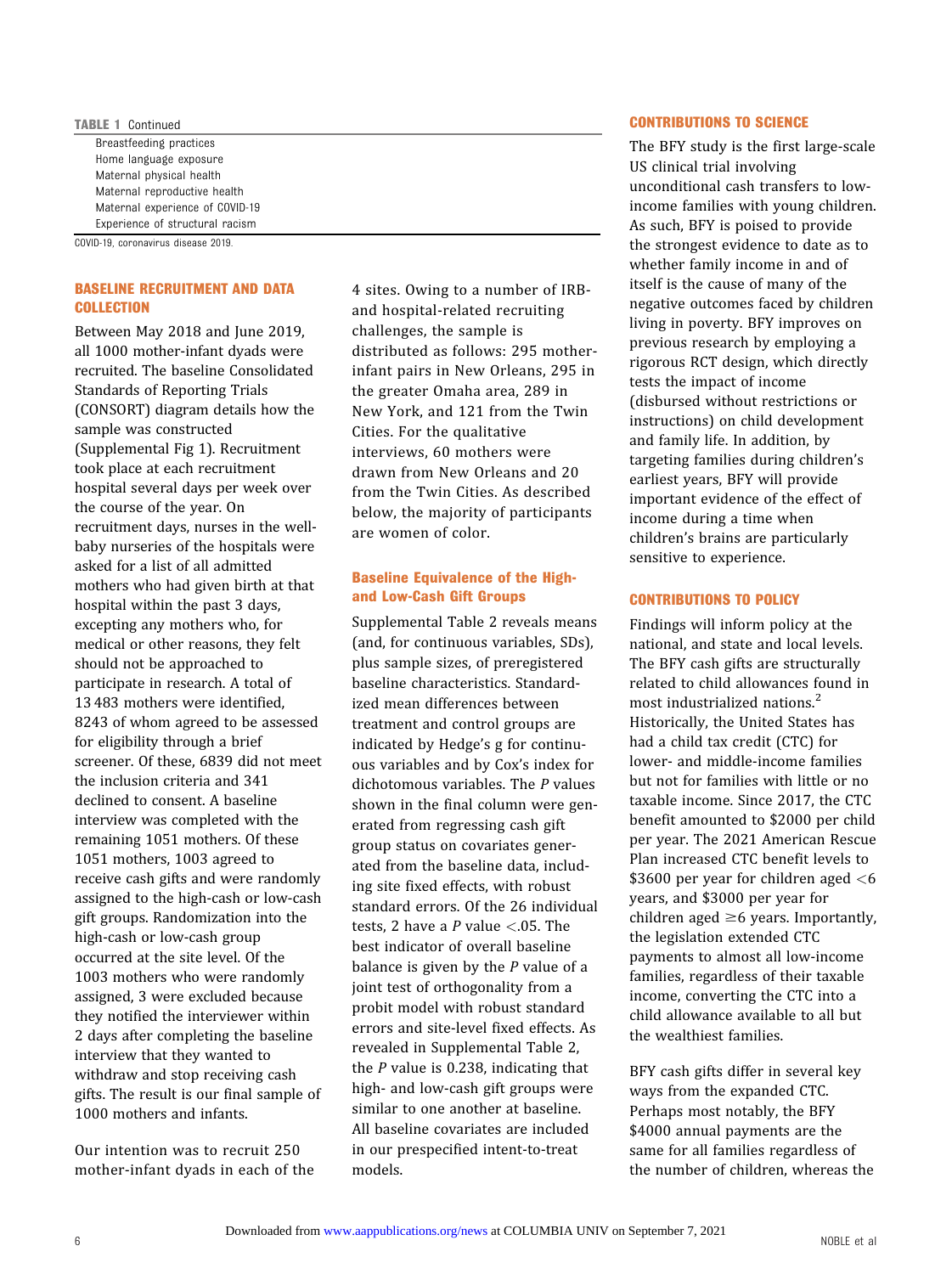new federal policy provides a similarly sized payment for each child in the family, and thus has the potential to increase family income much more than BFY payments. For BFY participants, the cash gifts are automatic, monthly, and predictable, whereas the first year of federal payments consist of a combination of monthly and lump-sum payments and will require families that have not previously paid taxes to formally file.

Although BFY will provide some evidence on the likely impact of cash transfer policies in the first several years of life, several elements of the study limit its ability to inform debates over these kinds of policies. Our branding of the debit card with "4MyBaby" may shape mothers' views about the money differently than a governmentdelivered refundable CTC. As with any research study, participants' behavior may be altered because of their awareness of being observed.

The generalizability of findings from any study are limited by conditions and events during the study period. Most BFY newborns spent the first 2 years of life in a booming economic environment followed by a pandemicinduced shutdown that included 2 stimulus payments sent to most families. The impacts of BFY payments may well be reduced during favorable economic periods and enhanced during economic downturns.

The incomes of most families during the third and possibly subsequent years of BFY children's lives will be boosted by the expanded CTC. Indeed, CTC payments for families

with multiple children will be especially large. Although this does not threaten the internal validity of the study, it is possible that the increased incomes of both high- and low-cash gift groups will mitigate impacts of the BFY cash gifts on child development. Past studies do not provide clear evidence on the family income threshold at which the added \$4000 of BFY money begins to matter less for children's development. Additionally, some implementation details about the expanded CTC are unknown at the time of this writing, including likely uptake among families who have not previously paid taxes or who do not have a bank account.

Both the expanded CTC and previous stimulus payments and other programs expanded through legislation will have varied and complicated economic impacts. Critically, BFY's randomized design means that, although the context of the BFY cash gift is shifting, we will still learn a great deal about whether providing reliable monthly financial support to low-income families will help their children have a healthier start in life.

A broader limitation is vital to bear in mind: Policies that provide financial resources to families are only one of many kinds of programs and policies that promote the wellbeing of children. Although we concentrate our attention on cash transfers, we note the vital role for programs and policies that provide health services, parenting support, early education and other services to low-income families with young children.

Bearing these limitations in mind, BFY is the first study to provide clear, causal evidence on the consequences of poverty reduction on early childhood development, with direct implications for policy. Traditionally, discussions of such policies in the United States have centered on effects on labor supply rather than child well-being. BFY will be important in shifting the focus of the conversation toward how best to support children.

#### ACKNOWLEDGMENTS

We acknowledge Lauren Meyer for leadership and direction as the National Project Director of the study as well as Andrea Karsh for budgetary and organizational assistance. We acknowledge Dr Sonya V. Troller-Renfree for invaluable assistance with piloting, training, and data analysis, as well as helpful edits of the current article. We thank the University of Michigan Survey Research Center, our partners in recruitment and data collection. We recognize the state and local agencies and administrators who made it possible to distribute cash gifts while ensuring that study participants would not, as a result, lose eligibility for public benefits. Finally, we are profoundly grateful to the Baby's First Years families for their participation.

#### **ABBREVIATIONS**

BFY: Baby's First Years CTC: child tax credit IRB: institutional review board RCT: randomized controlled trial

POTENTIAL CONFLICT OF INTEREST: The authors have indicated they have no potential conflicts of interest relevant to this article to disclose.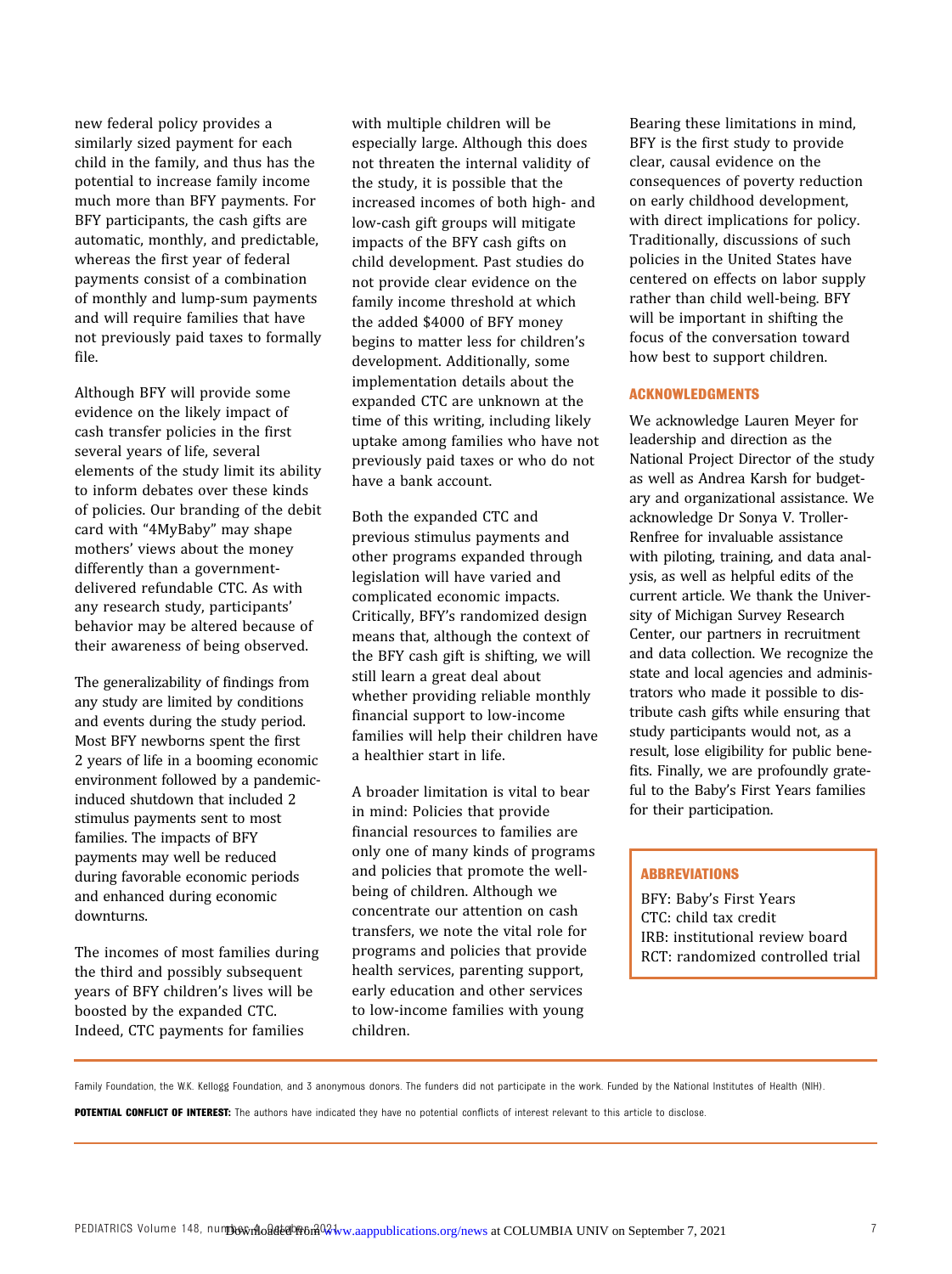#### <span id="page-7-0"></span>REFERENCES

- 1. Yoshikawa H, Aber JL, Beardslee WR. The effects of poverty on the mental, emotional, and behavioral health of children and youth: implications for prevention. Am Psychol. 2012;67(4):272–284
- 2. National Academies of Sciences Engineering, and Medicine. A Roadmap to Reducing Child Poverty. Washington, DC: The National Academies Press; 2019
- 3. Akee RKQ, Copeland WE, Keeler G, Angold A, Costello EJ. Parents' incomes and children's outcomes: a quasi-experiment Am Econ J Appl Econ. 2010;2(1):86–115
- 4. Dahl G, Lochner L. The impact of family income on child achievement: evidence from changes in the earned income tax credit. Am Econ Rev. 2012;102(5):1927–1956
- 5. Milligan K, Stabile M. Do child tax benefits affect the wellbeing of children? Evidence from Canadian child benefit expansions. Am Econ J Econ Policy. 2011;3(3):175–205
- 6. Duncan GJ, Morris PA, Rodrigues C. Does money really matter? Estimating impacts of family income on young children's achievement with data from randomassignment experiments. Dev Psychol. 2011;47(5):1263–1279
- 7. Fiszbein A, Schady NR, Ferreira FH. Conditional Cash Transfers: Reducing Present and Future Poverty. Washington, DC: World Bank Publications; 2009
- 8. Baird S, Ferreira FH, Woolcock M. Relative effectiveness of conditional and unconditional cash transfers for schooling outcomes in developing countries: A systematic review. Campbell Syst Rev. 2013;9(1):1–124
- 9. Banerjee A, Duflo E, Goldberg N, et al. Development economics. A multifaceted program causes lasting progress for the very poor: evidence from six countries. Science. 2015;348(6236)
- 10. Noble KG, McCandliss BD, Farah MJ. Socioeconomic gradients predict individual differences in neurocognitive abilities. Dev Sci. 2007;10(4):464–480
- 11. Noble KG, Norman MF, Farah MJ. Neurocognitive correlates of socioeconomic status in kindergarten children. Dev Sci. 2005;8(1):74–87
- 12. Farah MJ, Shera DM, Savage JH, et al. Childhood poverty: specific associations

with neurocognitive development. Brain Res. 2006;1110(1):166–174

- 13. Weisleder A, Fernald A. Talking to children matters: early language experience strengthens processing and builds vocabulary. Psychol Sci. 2013;24(11): 2143–2152
- 14. Rowe ML. Child-directed speech: relation to socioeconomic status, knowledge of child development and child vocabulary skill. J Child Lang. 2008;35(1):185–205
- 15. Tomalski P, Moore DG, Ribeiro H, et al. Socioeconomic status and functional brain development - associations in early infancy. Dev Sci. 2013;16(5):676–687
- 16. Harmony T, Marosi E, Díaz de León AE, Becker J, Fernández T. Effect of sex, psychosocial disadvantages and biological risk factors on EEG maturation. Electroencephalogr Clin Neurophysiol. 1990;75(6):482–491
- 17. Brito NH, Fifer WP, Myers MM, Elliott AJ, Noble KG. Associations among family socioeconomic status, EEG power at birth, and cognitive skills during infancy. Dev Cogn Neurosci. 2016;19:144–151
- 18. Otero GA. Poverty, cultural disadvantage and brain development: a study of preschool children in Mexico. Electroencephalogr Clin Neurophysiol. 1997;102(6):512–516
- 19. Otero GA, Pliego-Rivero FB, Fernández T, Ricardo J. EEG development in children with sociocultural disadvantages: a follow-up study. Clin Neurophysiol. 2003;114(10):1918–1925
- 20. Noble KG, Houston SM, Brito NH, et al. Family income, parental education and brain structure in children and adolescents. Nat Neurosci. 2015;18(5):773–778
- 21. McDermott CL, Seidlitz J, Nadig A, et al. Longitudinally mapping childhood socioeconomic status associations with cortical and subcortical morphology. J Neurosci. 2019;39(8):1365–1373
- 22. Farah MJ. The neuroscience of socioeconomic status: correlates, causes, and consequences. Neuron. 2017;96(1):56–71
- 23. Noble KG, Giebler MA. The neuroscience of socioeconomic inequality. Curr Opin Behav Sci. 2020;36:23–28
- 24. Becker GS. A Treatise on the Family. Cambridge, MA: Harvard University Press; 2009
- 25. Mistry RS, Vandewater EA, Huston AC, McLoyd VC. Economic well-being and children's social adjustment: the role of family process in an ethnically diverse low-income sample. Child Dev. 2002;73(3):935–951
- 26. Conger RD, Wallace LE, Sun Y, Simons RL, McLoyd VC, Brody GH. Economic pressure in African American families: a replication and extension of the family stress model. Dev Psychol. 2002;38(2):179–193
- 27. Conger RD, Conger KJ, Elder GH, Lorenz FO, Simons RL, Whitbeck LB. Family economic stress and adjustment of early adolescent girls. Dev Psychol. 1993;29(2):206–219
- 28. Evans GW. The environment of childhood poverty. Am Psychol. 2004;59(2):77–92
- 29. Evans GW, English K. The environment of poverty: multiple stressor exposure, psychophysiological stress, and socioemotional adjustment [published correction appears in Child Dev. 2002;73(5):1]. Child Dev. 2002;73(4):1238–1248
- 30. Van Uum SHM, Sauve B, Fraser LA, Morley-Forster P, Paul TL, Koren G. Elevated content of cortisol in hair of patients with severe chronic pain: a novel biomarker for stress. Stress. 2008;11(6):483–488
- 31. Dettenborn L, Tietze A, Kirschbaum C, Stalder T. The assessment of cortisol in human hair: associations with sociodemographic variables and potential confounders. Stress. 2012;15(6):578–588
- 32. Cicchetti D, Rogosch FA. Equifinality and multifinality in developmental psychopathology. Dev Psychopathol. 1996;8(4):597–600
- 33. Rojas NM, Yoshikawa H, Gennetian L, et al. Exploring the experiences and dynamics of an unconditional cash transfer for low-income mothers: a mixedmethods study. J Child Poverty. 2020;26(1):64–84
- 34. Reichman NE, Teitler JO, Garfinkel I, McLanahan SS. Fragile families: sample and design. Child Youth Serv Rev. 2001;23(4):303–326
- 35. Magnuson K, Noble KG, Duncan G, Fox NA, Gennetian LA, Yoshikawa H. Baby's First Years (BFY), New York City, New Orleans, Omaha, and Twin Cities, 2018-2019. Ann Arbor, Michigan: Inter-university Consortium for Political and Social Research; 2020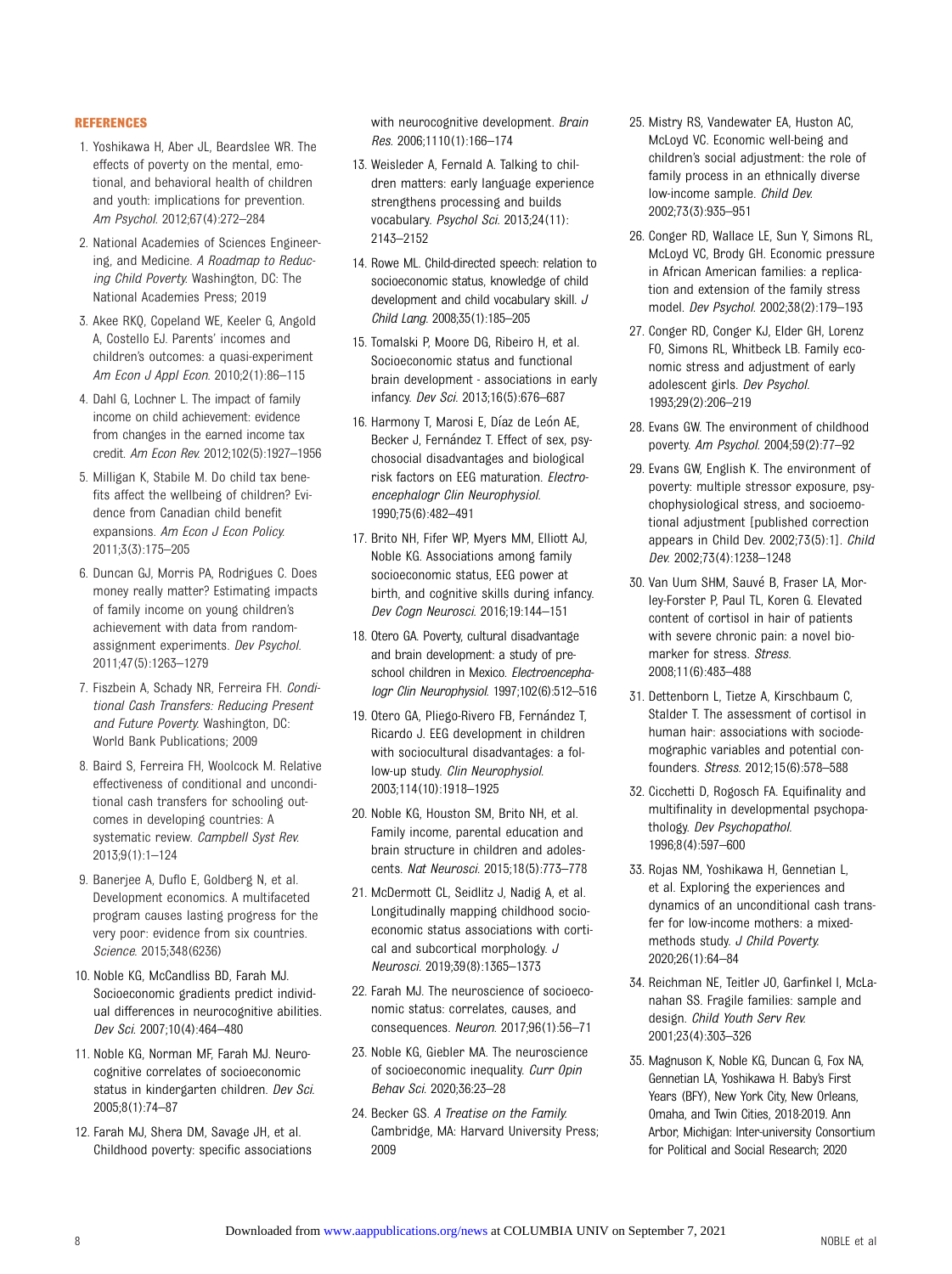## **Reduction in the United States Baby's First Years: Design of a Randomized Controlled Trial of Poverty**

*Pediatrics* originally published online September 2, 2021; Hirokazu Yoshikawa, Nathan A. Fox and Sarah Halpern-Meekin Kimberly G. Noble, Katherine Magnuson, Lisa A. Gennetian, Greg J. Duncan,

| Updated Information $\&$<br><b>Services</b> | including high resolution figures, can be found at:<br>http://pediatrics.aappublications.org/content/early/2021/09/01/peds.2<br>020-049702                                                                                                                                                                                                                                                                                                         |
|---------------------------------------------|----------------------------------------------------------------------------------------------------------------------------------------------------------------------------------------------------------------------------------------------------------------------------------------------------------------------------------------------------------------------------------------------------------------------------------------------------|
| <b>References</b>                           | This article cites 30 articles, 1 of which you can access for free at:<br>http://pediatrics.aappublications.org/content/early/2021/09/01/peds.2<br>020-049702#BIBL                                                                                                                                                                                                                                                                                 |
| <b>Subspecialty Collections</b>             | This article, along with others on similar topics, appears in the<br>following collection(s):<br><b>Cognition/Language/Learning Disorders</b><br>http://www.aappublications.org/cgi/collection/cognition:language:lea<br>rning_disorders_sub<br><b>Psychosocial Issues</b><br>http://www.aappublications.org/cgi/collection/psychosocial_issues_s<br>uh<br><b>Public Health</b><br>http://www.aappublications.org/cgi/collection/public_health_sub |
| Permissions & Licensing                     | Information about reproducing this article in parts (figures, tables) or<br>in its entirety can be found online at:<br>http://www.aappublications.org/site/misc/Permissions.xhtml                                                                                                                                                                                                                                                                  |
| <b>Reprints</b>                             | Information about ordering reprints can be found online:<br>http://www.aappublications.org/site/misc/reprints.xhtml                                                                                                                                                                                                                                                                                                                                |

**American Academy of Pediatrics** 



DEDICATED TO THE HEALTH OF ALL CHILDREN®